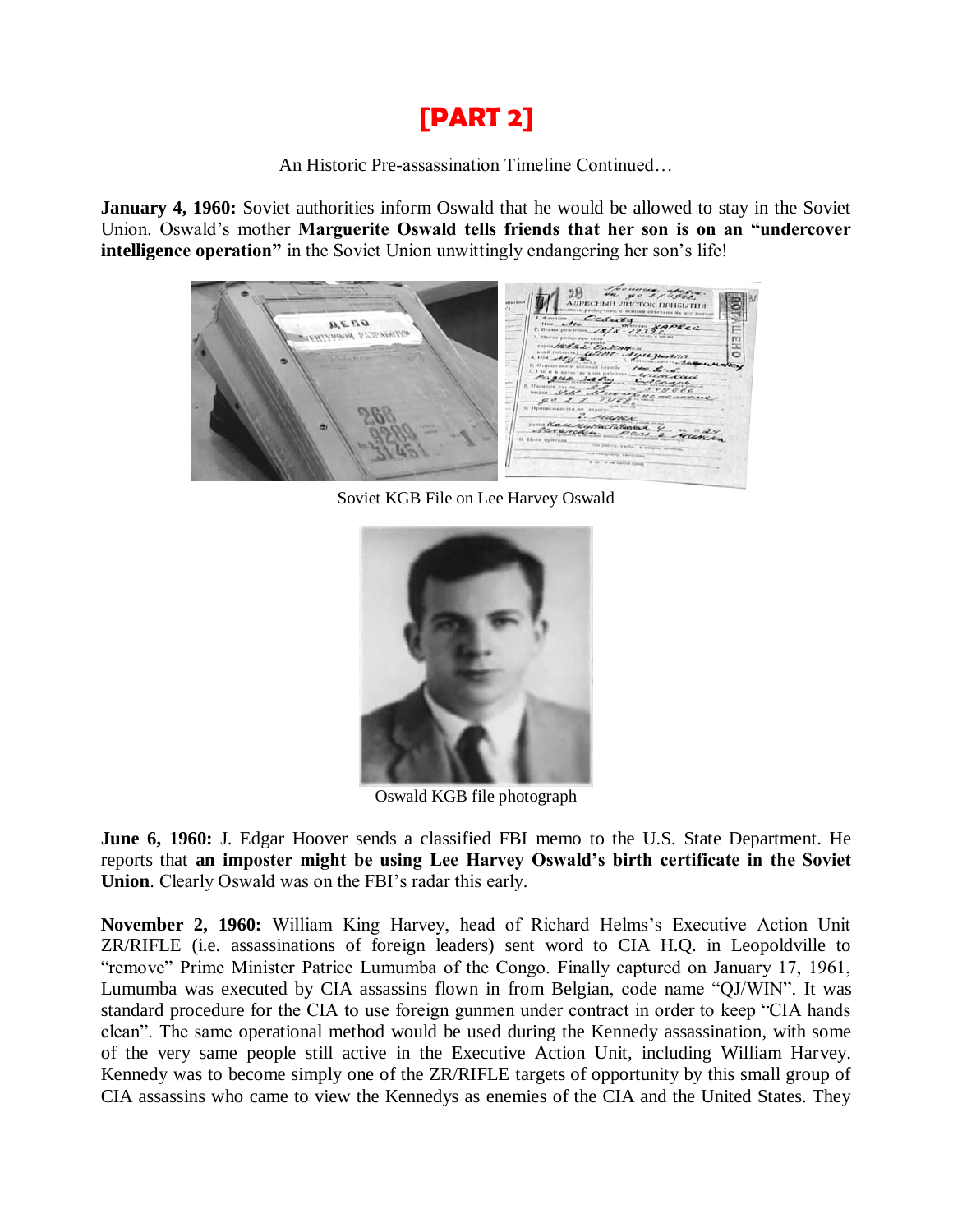also fully believed that they were not only above the law, which has been fully proven, but they were above any governmental control.

At around this same time James Angleton and William Harvey were recruiting Mafia hit men to kill Castro. Harvey was primarily responsible for hiring hit men for the CIA's ZR/RIFLE program. Under this program Harvey had contacted CIA agent Robert Maheu who personally knew and associated with mafia leaders such as Sam Giancana, Chicago mafia boss, Santo Trafficante, Jr., Tampa Florida mafia boss and mafia hit man Johnny Rosselli, among others. Because Harvey felt Maheu's operation was not tightly controlled he continued his mafia contacts limited to Johnny Rosselli and cut out other direct contacts.

These early contacts and relationships with mafia figures often clouds the perspective that only the mafia killed Kennedy when in fact as far as the Kennedy assassination is concerned they were only on the edges of the operation and not the driving forces of the conspiracy to murder the president.

Harvey, who was not reluctant about discussing his hatred of the Kennedys, would be later removed from the program by President Kennedy and sent to 'exile' in Italy, rather than being removed and retired from the CIA. This would prove to have been a fatal mistake.

Harvey would write out the profile of the ideal patsy to cover any of the assassination work done by his ZR/RIFLE team in a top secret hand written document which was eventually released under the Freedom of Information Act. "5. A person with communist credentials that can be used if the cover is blown."

**December 9, 1960:** The CIA opens a 201 file on Oswald as a result of a State Department request made on October 25, 1960 even though Oswald had been working for the CIA for at least two years. File folder reads "Interviews with Lee Harvey Oswald." Oswald would become what the agency referred to as "an agent off the books."



Oswald with friends in the Soviet Union

January 1, 1961: Dallas, Texas petroleum engineer and CIA operative George Sergius de Mohrenschidt (1911-1977), code named "the Baron", arrives in Guatemala with his wife as cover for a 4 month stay to help prepare for the CIA Bay of Pigs invasion, which had been planned and developed by the Eisenhower administration. He is credited by CIA deputy director Richard McGarrah Helms (1913-2002) for his work thus confirming his CIA bonifieds; he later met with and helped Oswald get a classified job under the ever watchful eyes of CIA operatives. Mohrenschidt was also in contact by the mails with Colonel Howard Burris, a military aide to then Senator Lyndon Johnson. He was also well acquainted with the family of Jacqueline Bouvier while living in New York. Jacqueline, who became Jacky Kennedy, as a small girl called de Mohrenschidt "Uncle George" and reportedly "would sit on his knee" growing up.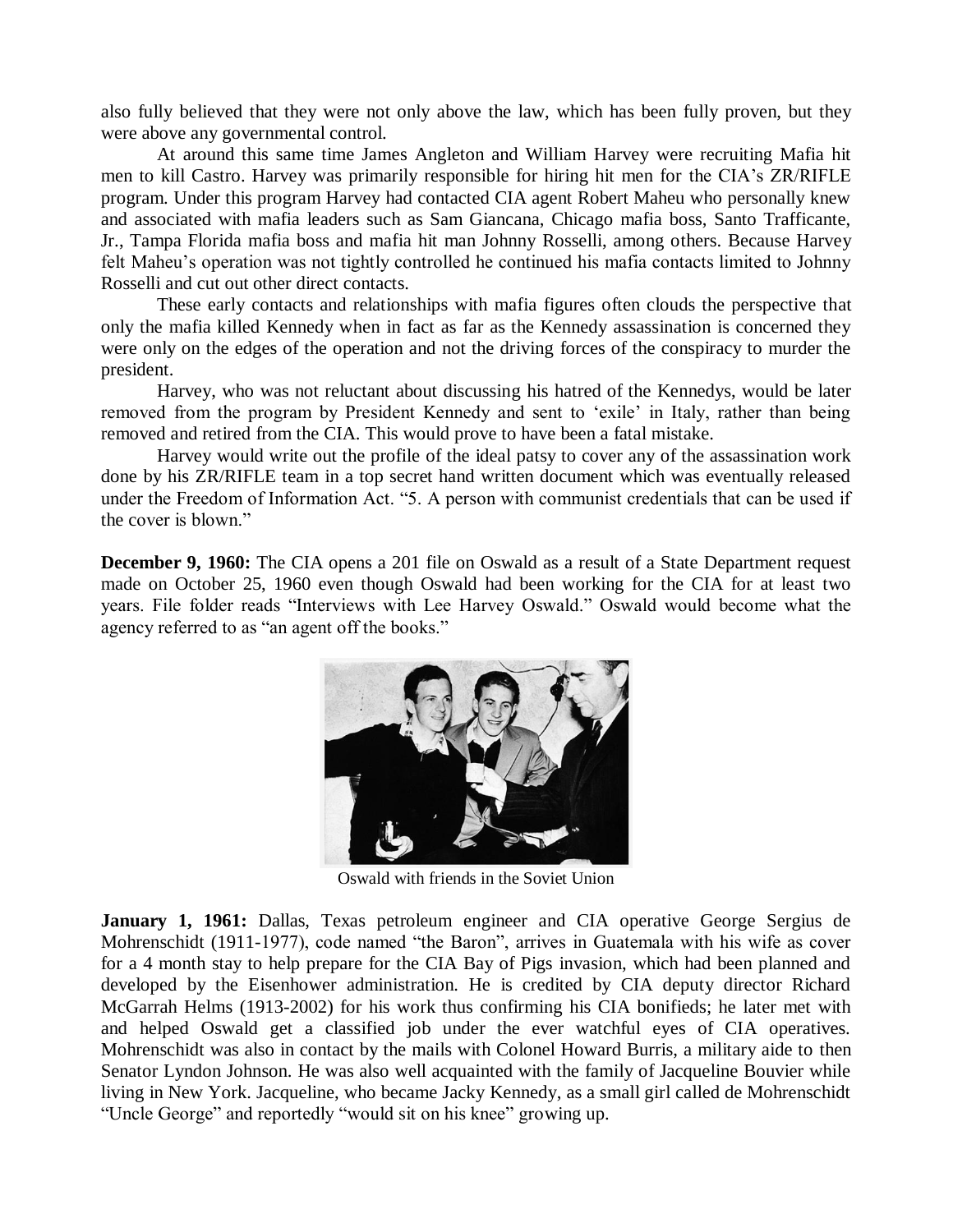**January 20, 1961:** John F. Kennedy (1917-1963) is inaugurated 35<sup>th</sup> President of the United States. CIA agent and counter intelligence chief Angleton would come to believe that Kennedy was "a KGB mole." **Vice President Johnson, who was defeated by Kennedy for the Democratic nomination for the presidency in 1960, sends a note to Kennedy proposing that the new president grant Johnson sweeping new powers previously held only by presidents.** Kennedy cautiously rejects the proposal, but put Johnson nominally responsible for the space program. Kennedy aids later report that Kennedy never fully trusted Johnson. History would record that his instincts were correct about Johnson, who would have to settle for the V.P. slot – at least for a while.

**April 16, 1961:** The CIA launches the ill-fated Bay of Pigs invasion (*Bahia de Cochinos*) landing 1,600 anti-Castro Cuban ground forces on the night of April 16 using merchant vessels that were escorted by American Naval destroyers. As mentioned above White House action officer for the operation under President Eisenhower was Vice President Richard Nixon (1913-1994). Kennedy cancelled the air support for the operation leaving the troops to fight without air cover. The operation cost the loss of some 400 killed or missing.

Some of the ships used to ferry Cuban exile troops to the beaches were owned by Texas oil man and CIA operative George H. W. Bush. The CIA had been using Bush's Zapata Off-Shore Oil Company drilling platforms as staging platforms and active CIA listening posts for anti-Cuba operations, which places future President Bush into the position of working as a CIA operative. The Bay of Pigs operation was led ashore by two CIA agents against Kennedy's direct order that NO Americans are to be part of the operation. Future President Bush would later head up the CIA under **President Gerald Ford** (1913-2006) **who was to become part of the Warren Commission coverup**, and was at the same time working as an FBI asset for the highest ranking homosexual in the U. S. government – J. Edgar Hoover.

Cuban forces shot down nine B-26 bombers and sunk 11 invasion ships and captured or killed most of the invading anti-Castro forces. This failed invasion has the result of making Castro even more popular in his country. CIA agent David Macmichal later remarked, "There were many in **the CIA and many in the military who blamed Kennedy**'s refusal to directly use American airpower for the failure."



Results of the failed Bay of Pigs operation

It is historically interesting to note that no fewer than four U.S. presidents were directly connected to this CIA invasion of Cuba; Eisenhower, Kennedy, Nixon and Bush and every president since has been involved with the suppression of the truth behind the assassination which followed this CIA failure which continues to this date.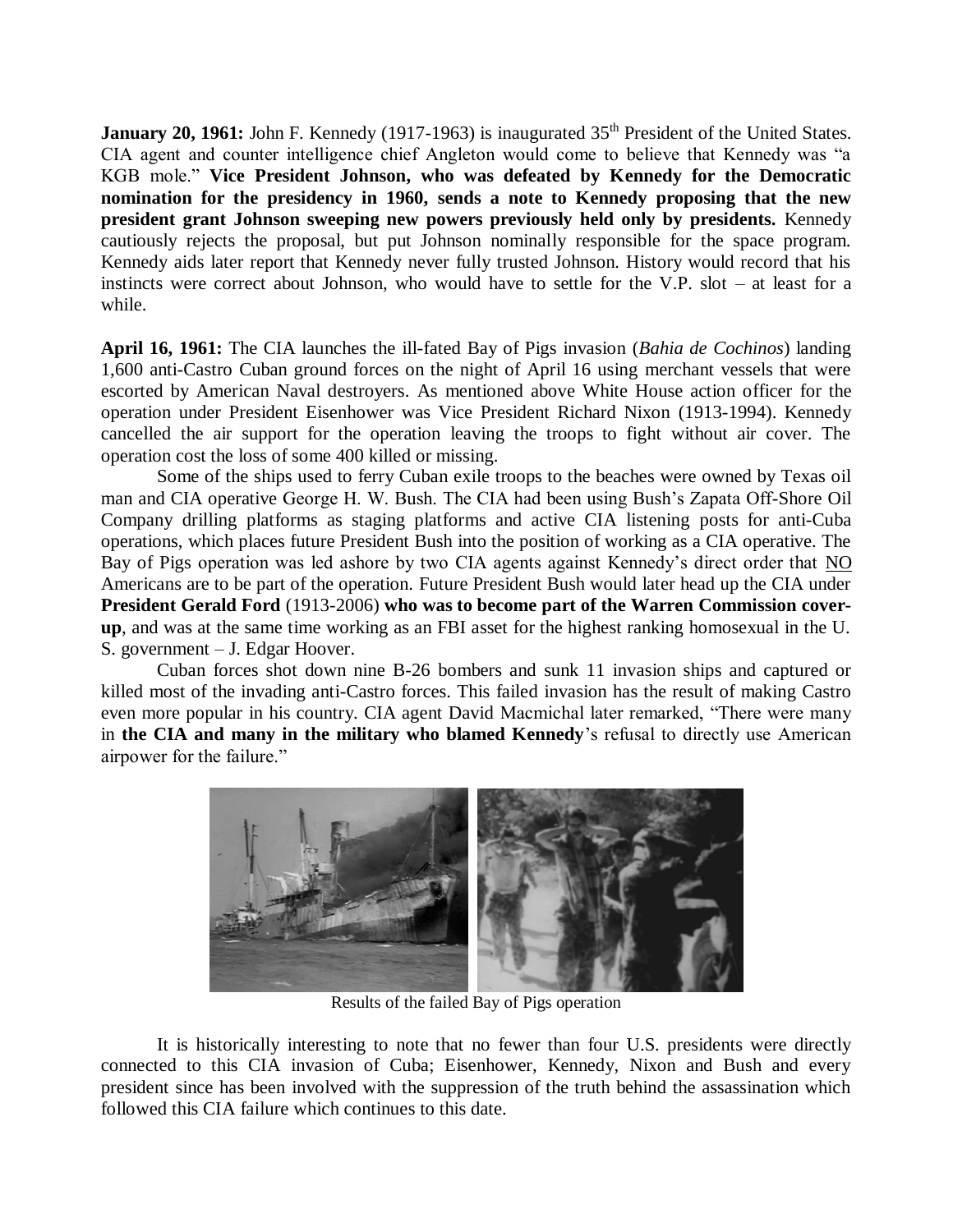**April 22, 1961:** President Kennedy takes full responsibility for the Bay of Pigs disaster at a press conference. "I am the responsible officer of the government…"

**May 1, 1961:** Castro declares that Cuba is now a communist state.

**May 1961:** Vice President Johnson goes on a "fact-finding-trip" to Vietnam.

**May 30, 1961:** The dictator of the Dominican Republic General Rafael Trujillo (1891-1961) was ambushed in his car and machine-gunned to death. The assassination operation was developed by E. Howard Hunt and CIA contact killer and Mafia hit man Johnny Roselli. Before the operation began in early May '61 Kennedy was briefed on the assassination part of the operation. He ordered U.S. Ambassador Henry Dearborn to ensure that the U.S. would not be involved in the plot to murder Trujillo. His order was ignored by the CIA. After only four months in office President Kennedy was now aware of at least two deadly CIA operations where his direct orders were ignored. Kennedy now fully understood that the CIA was out of control and operating out of the law and behind his back. In fact Senator George Smathers of Florida advised Kennedy that indeed the **"CIA was operating behind your back."**

**June 3, 1961:** Henry Marshall, a political enemy of Lyndon Johnson, is murdered at his ranch near Bryan, Texas by Mac Wallace. In 1981, some twenty years later, a grand jury came to the conclusion that Marshall was killed due to a conspiracy by Wallace, Lyndon Johnson, and Johnson operative Cliff Carter (1918-1971). By 1984 when charges were being considered all three men were dead. **If Johnson had lived he would have been indicted for murder!** Marshall was not the first nor would he be the last political murder committed under orders of Lyndon Johnson.

**November 16, 1961:** CIA Cuban Task Force head William Harvey is directed by CIA Deputy Director of Plans Richard Bissell to "apply the ZR/RIFLE assassinations program to the Cuban situation." As written earlier this was the so-called "Executive Action Group." A para-military assassination group within the CIA was now fully entrenched within the organization. Harvey hired Mobster Johnny Roselli to find a way to poison Castro. This is the direct link between the Mafia and the CIA; a link which would at times confuse the understanding of exactly which group of men were responsible for Kennedy's murder. This connection gave some measure of plausible deniability to the actual CIA. It was a good cover story. Roselli has been implicated in around 30 murders and began his murderous career working for Al Capone. Interestingly, President Kennedy's father Joseph Kennedy, United States Ambassador to England during World War Two, also began his criminal career and family fortune working with Al Capone in Chicago.

At the time the president was not informed of mafia murder contracts and when Attorney General Robert Kennedy (1925-1968) found out he ordered the CIA to cease contact with the mob. The CIA ignored the order. Robert Kennedy would later remove Harvey from covert operations due to his continued work to attack Cuba. Harvey had sent a team of anti-Castro Cubans into Cuba during the Cuban Missile Crisis in direct violation of White House orders. Richard Helms (1913- 2002) then assigned him as CIA Station Chief in Rome, Italy. Never-the-less, Robert Kennedy's removal of Harvey effectively ended Harvey's career as one of the men expected to eventually climb to the top of the CIA. Harvey, a cold-blooded CIA killer, wanted revenge on the Kennedy brothers, and he got it twice.

Despite his banishment to Rome, Harvey would stay in contact with Mobster and CIA asset Johnny Roselli who would later testify before Senator Frank Church's 1975 committee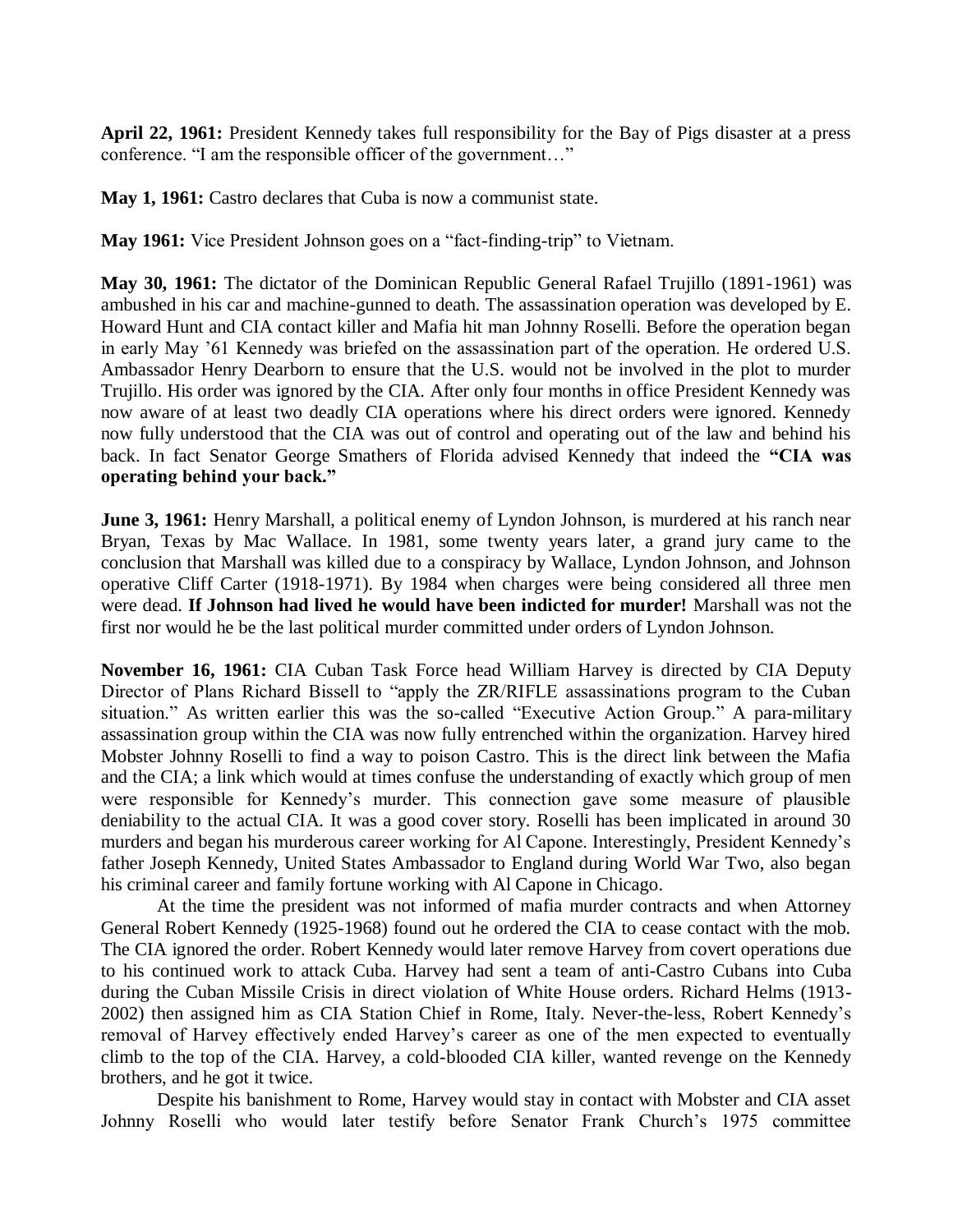investigating the CIA that **"A CIA hit team had been 'turned' and used to kill Kennedy."** During an interview with journalist Jack Anderson, Roselli would admit that mob connected "[Jack] Ruby was one of our boys." **Roselli was later murdered** and his body washed up at Biscayne Bay, Florida. After his murder Florida mob boss Santo Trafficante is recorded as stating "Now there are only two people who know who shot Kennedy and they aren't talking."

Only a few weeks before his scheduled testimony before the House Committee Harvey died of a massive heart attack. The CIA was continuing to clean its Kennedy assassination house.

**November 29, 1961:** Director of the Central Intelligence Agency Allen Dulles, appointed by President Eisenhower is removed from office by President Kennedy along with Deputy Director of Plans Richard Bissell and General Charles P. Cabell (brother of the man who was mayor of Dallas on November 22, 1963, Earle Cable) due to the failure of the Bay of Pigs operation. Dulles was responsible for coup d'états in **Iran** in 1953, *Operation Ajax*, **Guatemala** in 1954 (Dulles and his brother had holdings in the United Fruit Company in Guatemala nationalized by the leftist government), the failed attempt in **Indonesia** in 1958, the **Congo** in 1961, the **Dominican Republic** in 1961, *Operation PBSUCCESS*, the attempted coup d'état in **Cuba** in 1961 (Bay of Pigs), the 1961 **Algiers** coup d'état against Charles de Gaulle (involved in the operation was Jean Souetre (1930-2001)), Iraq in 1963 and **South Vietnam** in 1963. **He would later serve on the Warren Commission after the November 22, 1963 American coup d'état.** It was at this point that Richard Helms moved up to Deputy Director of Plans under the new CIA Director John McCone.

**DATA POINT:** After the aborted CIA Bay of Pigs invasion Kennedy had made his future plans for the CIA very clear. "It's a hell of a way to learn things, but I have learned one thing from this [Bay of Pigs] business; that is that we will have to deal with CIA." **"I'm going to take the CIA, break it into a thousand pieces and cast the pieces into the winds."** He was going to transfer all covert intelligence activities to the State Department, thought by some government insiders to be a leftist stronghold. (*National Security Action Memoranda 55)* He had ordered an internal investigation of the CIA. **After Kennedy's murder Johnson reversed the order and expanded covert operations in the Far East.**

**DATA POINT:** Colonel L. Fletcher Prouty (1917-2001), Chief of Special Operations for the Joint Chiefs of Staff under President Kennedy and the President's contact with the CIA. "*National Security Action Memoranda 55* stripped the CIA of its cherished covert operations role, except for small actions. It was an explosive document. Nothing I had been involved in, in my entire career, had created such an up-roar. The military-industrial complex was not pleased." **After Kennedy's murder Johnson reversed the order.**

**1962:** CIA agent Cord Meyer (1920-2001), a good friend of CIA counterintelligence Chief James Jesus Angleton, is appointed to head up the Covert Action Staff of the Directorate of Plans for the CIA. Angleton's specialty was psychological operations.

Meyer's ex-wife Mary Eno Pinchot Meyer (1920-1964) was having an ongoing affair with President Kennedy. After his murder **she was murdered by a CIA operative and her diary was removed by James Angleton.** "It had all the markings of an in-house [CIA] rubout."

**February 1962:** Richard Helms had taken over Cuban operations when Richard Bissell 'retires' from CIA. Operation code name is MONGOOSE, which was fully authorized by President Kennedy and overseen by Bobby Kennedy. The operation was mainly a sabotage operation that did some real damage to Cuban infrastructure such as damaged oil refineries, etc. USAF General Edward G. Lansdale (1908-1987) becomes the manager of day-to-day operations assisted by CIA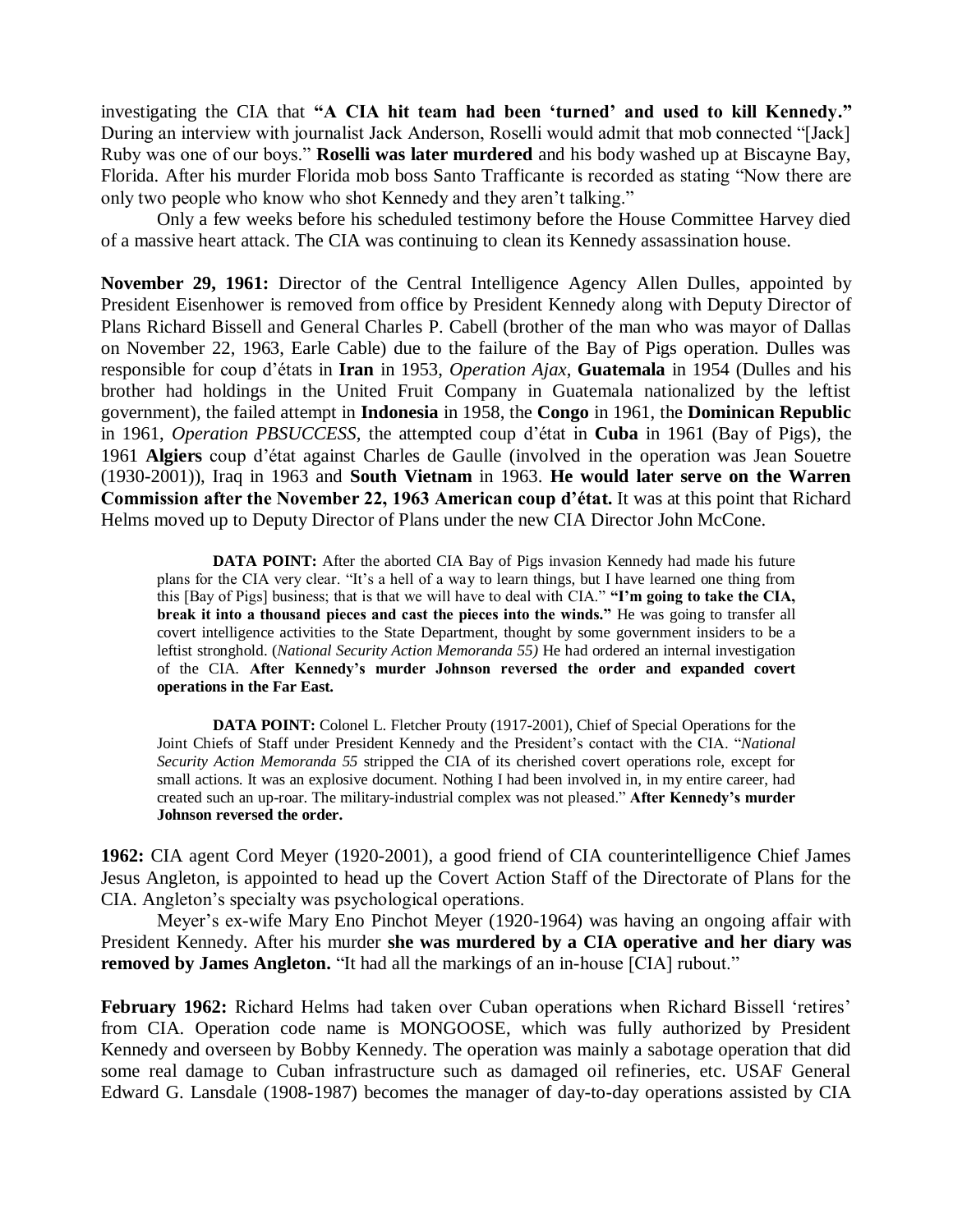Agent William Harvey. Assassination investigator Gaeton Fonzi remarked that, "The operation was massive."

Senior CIA officer Sam Halpern related, "Well, this fellow Rolondo Cubella, who had been in touch with us [CIA] in earlier days… even at the time of the Bay of Pigs, came up with the idea that he wanted to lead a military coup against Castro. Well, from our point of view that's great. We were looking for political action, what became… Amlash."



Marriage photo of Lee Harvey and Marina Nikolayevna Oswald (b. 1941)

**June 1962:** CIA Agent Captain Dr. Alexi Davidson helps speed up Oswald's wife Marina's paperwork which allows her to leave the Soviet Union. Marina's uncle, whom she lived with along with her aunt, was MVD Col. Ilya Vasilevich Prusakov, Ministry of Internal Affairs, i.e. Soviet Secret Police. Needless to say, the Soviet secret police had a file on Oswald, and every contact Oswald made would have been closely watched by the Soviets.

Months later Captain Davidson was arrested for spying and would eventually make it back home to Atlanta, Georgia. His Soviet contact Col. Oleg Penkovsky who gave the U.S. top-secret information on Soviet missiles was executed.

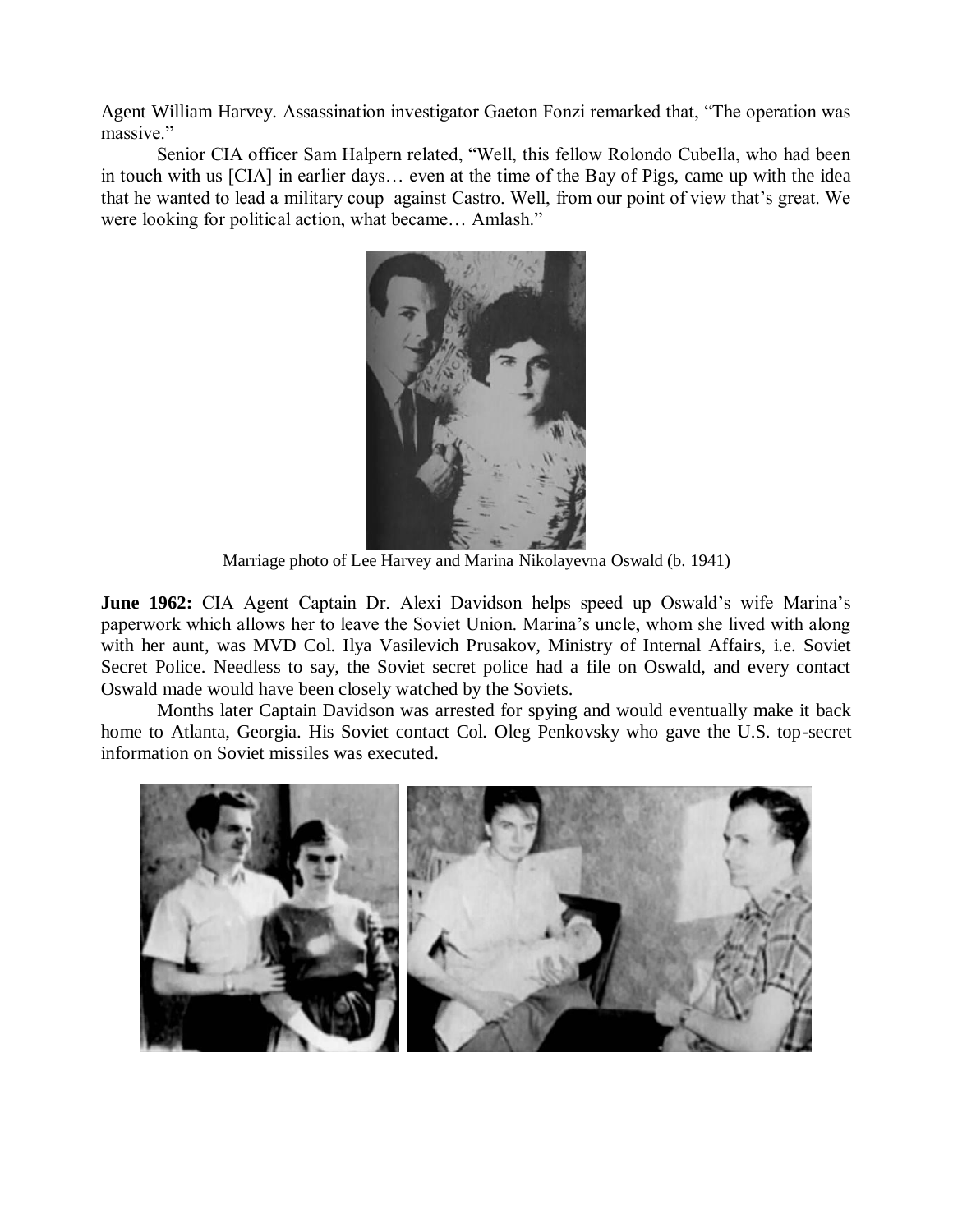

The Oswald's in the Soviet Union and on a train moving to America. It has been noted that Marina never seems to be pleased with her situation; never smiling.

**June 13, 1962:** Oswald, with wife and child arrive on the SS *Maasdam* in Hoboken, New Jersey from the Soviet Union. They are met by Spas T. Raikin from Travelers Aid in New York, a CIA front organization. Oswald and his family were aided in their trip home by being given a repatriation loan from the State Department to make the trip by the United States Embassy in Moscow and a U.S. military airplane hop part of the way.

Oswald upon his return was debriefed by CIA officer Aldrin 'Andy' Anderson. This debriefing report was confirmed by CIA officer Donald Deneselya in May 2007, some 43 years after Oswald's murder.

Judge Jim Garrison would later report that Oswald **"was employed by the CIA [as a fake defector]."** Upon his return to the United States Oswald was not arrested for possibly giving the Soviets top-secret information on the U-2. His ease of entry and exit from the Soviet Union including required documents show conclusively that Oswald was an American agent, a fact known to Soviet authorities. He is soon working at a louver door factory in Fort Worth, Texas, the Leslie Welding Company.

**October 14, 1962:** U-2 flight over Cuba images missiles being placed in several locations which could carry nuclear weapons. President Kennedy remarked, "Well, the logical argument is that we really don't have to invade Cuba. That's just one of the difficulties that we live with in life, like you live with the Soviet Union and China. The obvious argument for the blockade was that we wanted to do is to avoid, if we can, nuclear war by escalation or imbalance."

**October 28, 1962:** In a secret agreement with Soviet Premier Khrushchev, after the Cuban missile situation, Kennedy agrees to end all covert raids on Cuba and pledge not to invade the island. CIA Cuban Task Force members who were still working on killing Castro and sending in teams of CIA operatives and combat strike teams, viewed this as a betrayal of them and the United States, as do the anti-Castro Cubans in the United States. The Joint Chiefs of Staff had viewed this situation as an opportunity to bomb the missiles and invade Cuba and avenge the failed Bay of Pigs operation.

Attorney General Robert Kennedy remarked, "We had a terrible experience with the ones that were handling… at the time of the Missile Crisis. They [the CIA] were going to send sixty people into Cuba right during the Missile Crisis. Nobody knew what they were doing… they never explained… I just heard about it because one of the fellows that was gonna go wrote me, or got in touch with me and said, 'We don't mind going, but we want to make sure we're going because you think it's worthwhile.' And I checked into it, and nobody knew about it. And then the CIA didn't… the top officials didn't. And I pinned it down to the fellow [William Harvey] who was supposed to be in charge of it, and he said, 'We planned it because the military wanted it done.' And I asked the military, and they never heard of it.' "Of course I was furious because I said, 'You're dealing with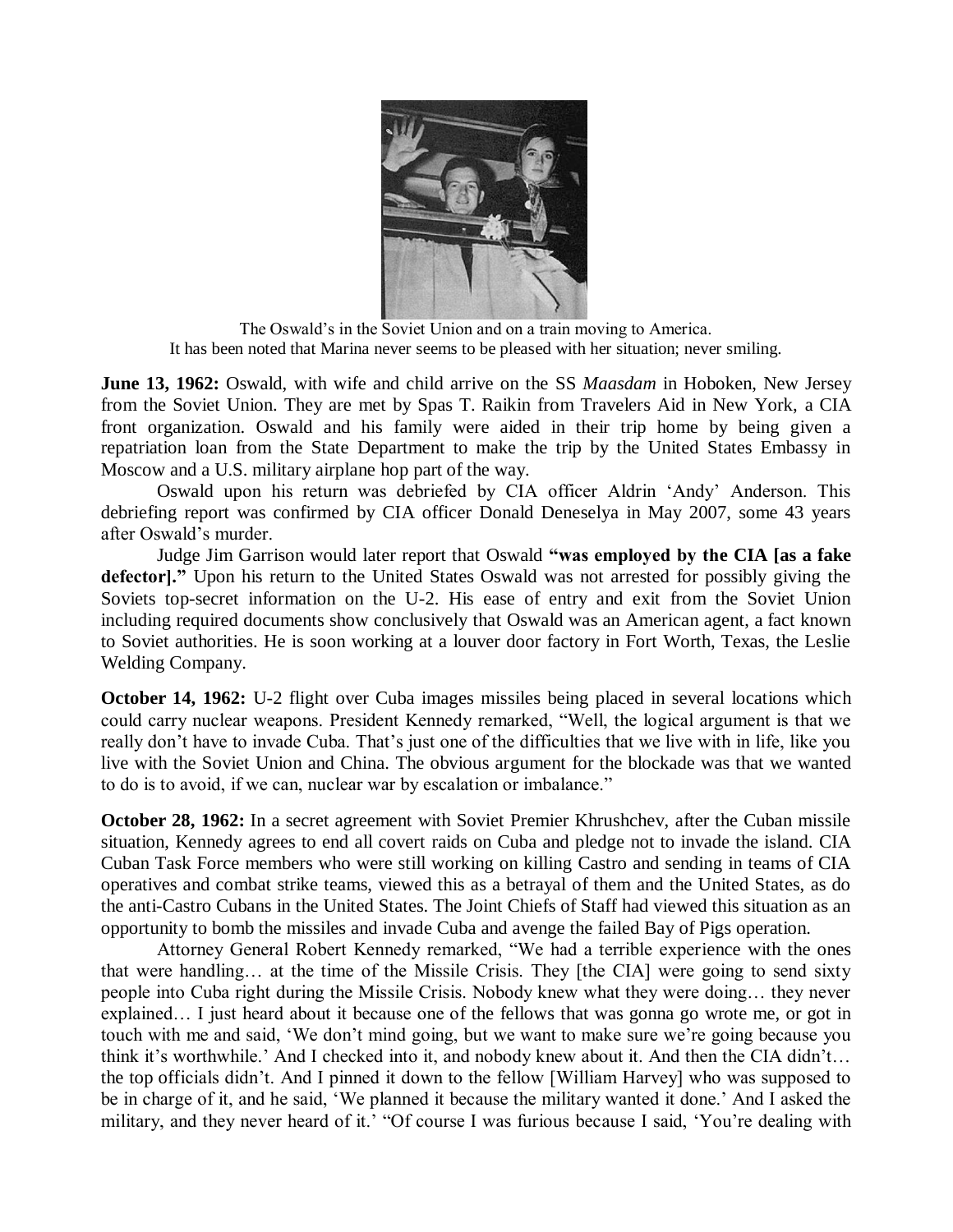people's lives, and the best of the Cubans. They're the ones that volunteer and you're going to go off with a half-assed operation such as this.' We had a meeting at the Pentagon on it… I've never seen him since."

Harvey had sent in ten Cuban operations to prepare what he felt would be an American invasion of Cuba very soon due to the missiles.

**DATA POINT:** Oil depletions were being greatly cut by Kennedy. The Texas oil people had become very wealthy using these government allowances, as well as defense contracts including George H. W. Bush and Lyndon B. Johnson, and did not want them to end. **After Kennedy's murder Johnson reversed the order.**

**November 4, 1962:** Oswald moves into a new apartment on Elisabeth Street, Fort Worth.

**November 7, 1962:** CIA operative George de Mohrenschidt attends a 'gathering' at Oswald's apartment in Fort Worth, Texas. De Mohrenschidt had arranged a job for Oswald in Dallas. Oswald's wife Marina Nikolayerna Prusakova was a suspected KGB plant by American intelligence agencies. The CIA file on George de Mohrenschidt reported that de Mohrenschidt, code name "The Baron," one of the CIA agents tasked to debrief Oswald upon his return to the United States from the Soviet Union. De Mohrenschidt was a good friend of George H. W. Bush. Bush's Zapata Oil company address and contact data were found in de Mohrenschidt's private address book after his death. This should not be too much of a surprise since both Bush and De Mohrenschidt had worked on the Bay of Pigs operation for or with the CIA. **De Mohrenschidt was murdered by shotgun blast March 2, 1977; the day before he was scheduled to testify before the House Select Committee on Assassinations around three hours before being interviewed by a committee investigators.** Had he testified he could have revealed Oswald's direct work with the CIA. That was a secret the CIA could not allow the American people to learn – even today. The CIA was once again cleaning house!

**November 11, 1962:** A Dallas photographic finishing company, Jaggars-Chiles-Stovall hires Oswald. The company had a contract with the U. S. Army Mapping Service and processed images from top-secret U-2 spy missions, including images which detected the missiles in Cuba a month earlier! These U-2 flights over Cuba were still operational when Oswald began working at the photo lab. **This is proof that Oswald still had an active top-secret 'compartmentalized' clearance.** He could not have worked for that company without it, and no-one who had actually defected to the Soviet Union would have ever been given such a high clearance or would have been allowed anywhere near that facility. He would work there until April 1963. Both De Mohrenschidt's wife and daughter would later verify that de Mohrenschidt had "secured the job at Jaggers-Chiles-Stovall for Oswald."

**December 24, 1962:** After the Kennedy administration pays Cuba \$53 million in food and medical supplies, surviving members of the 2506 Brigade which invaded Cuba at the Bay of Pigs are released and arrive in Florida having been freed by Castro. Some members of the brigade blamed Kennedy for the failure of the invasion and the reported lack of air cover.

**December 31, 1962:** United States combat losses in Vietnam total 20 as of this date. The CIA officer and former member of the OSS imbedded in the South Vietnam army was CIA operative Lt. Col. Lucien Conein – a friend of E. Howard Hunt. Conein was responsible for sending CIA agents to North Vietnam which had been trained on U.S. Pacific bases, overseen by Richard Helms. The primary task of these CIA agents was assassination, thousands of them.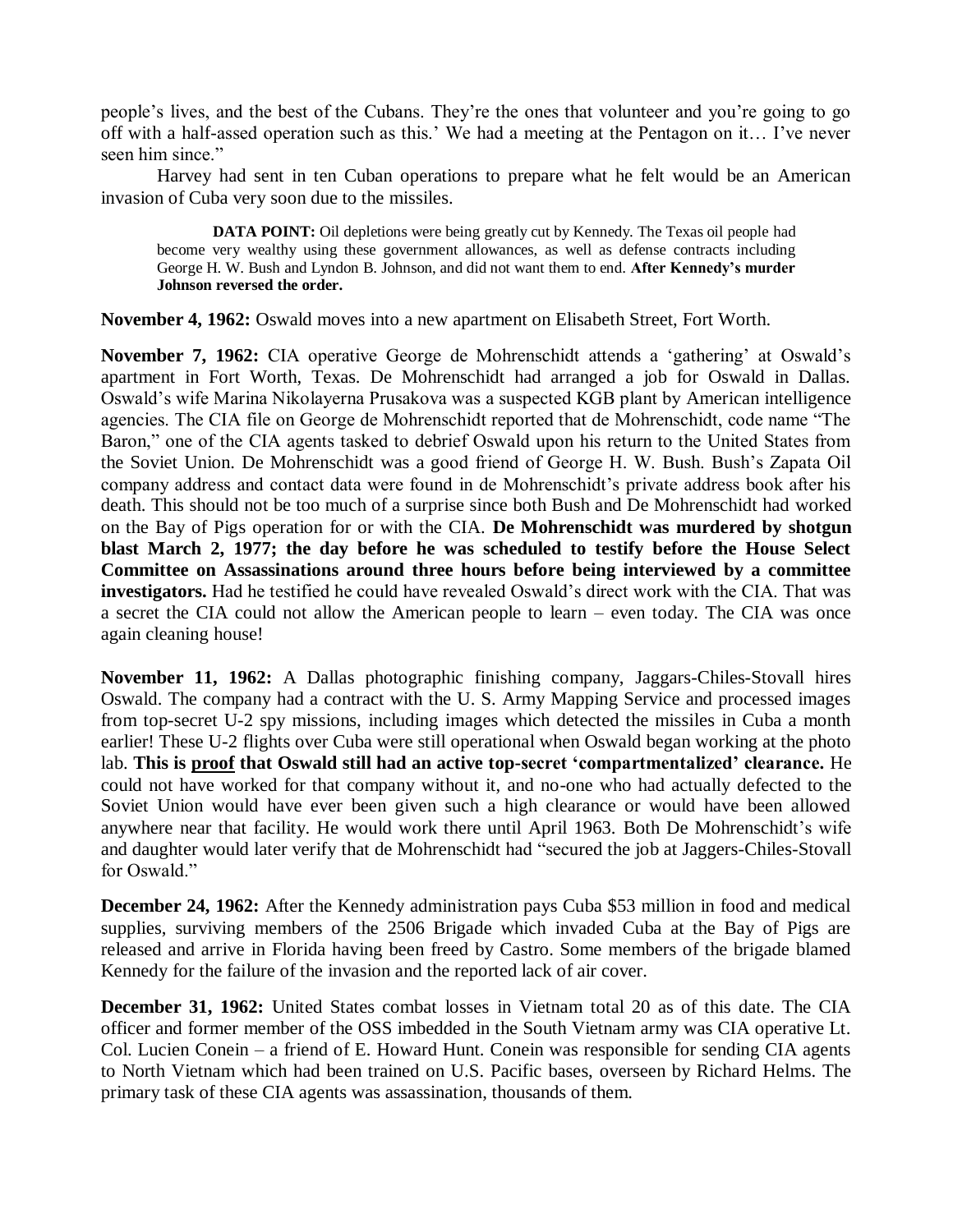**January 1, 1963:** CIA Special Affairs Staff is formed under Desmond FrtzGerald. The unit continues raids on Cuba despite direct orders by President Kennedy via Attorney General Robert Kennedy to halt all Cuban operations immediately. **The CIA is no longer under the control of the executive branch of the government and they were acting like an extra-governmental branch outside the rule of law.** 

Kennedy also terminates CIA operation MONGOOSE (Cuban assassination operations), and closes several anti-Castro training bases including the key operational base at Lake Pontchartrain near New Orleans. When he sent out the presidential order for "hands-off-Cuba" policy he sealed his fate.

During an interview with *New York Times* reporter Tad Szule, Kennedy made his opinion on assassination clear. Szule reported, "He and his brother felt that the United States for moral reasons should never be in a situation of having recourse to assassination." President Kennedy later told Richard Goodwin, "If we get into that kind of thing, we'll all be targets."

**February 1963:** Congressman Paul Rogers, Florida remarked, "What proof have we that this [Central Intelligence] Agency, which in many respects has the power to preempt foreign policy, is not actually expressing this power through practices which are contradictory to the established policy objectives of this government?"

The Domestic Contact Service section chief of the CIA in Dallas was J. Walton Moore. The question remains: Why did the CIA need a section chief and CIA staff members in Dallas, Texas USA?

**February 2, 1963:** CIA establishes a Domestic Operations Division even though by law the CIA is prohibited from operating within the United States. E. Howard Hunt becomes Deputy Director of the new division under Director Tracy Barnes. Researcher Gaeton Fonzi wrote, "In giving the CIA new life, immense funding, and incredible power and influence to conduct effective large-scale secret operations, **Kennedy had created a force over which he could not maintain control."**

**February 2, 1963:** CIA operative George de Mohrenschidt and his wife, who were well involved in Dallas society, invite the lower working class Oswald's to a party. They introduce Lee to Russian speaking Ruth Hyde Paine (b. 1932) who invites the Oswalds to live with her after apparently just being introduced to them. Needless to say, in any normal situation that would be a very unusual activity, but not when one is being set-up by the CIA. During an interview after Oswald was murdered Ruth Paine attempted to paint Oswald as a misfit loner. "He had these fantasies about who he was and what he could do and that nobody was really paying attention or noticing or feeling that he was important."

A recently declassified FBI document reported on a telephone call made from Ruth Paine's phone on November 22, 1963, just after Kennedy was assassinated. (If lone gunman myth is correct why would the FBI tap Paine's phone? The FBI must have been aware of her families long association with the CIA.) The man on the phone remarked, that he did not believe Oswald killed Kennedy but added, "We both know who is responsible."

Earl Goly of the *Dallas Morning News* reported on Detective Gus Rose who inventoried Oswald's property at Ruth Paine's house after Oswald was murdered. The FBI attempted to coverup the 3" spy camera, well known to OSS and CIA agents, found in the house, stating that it was a "Minox Light Meter" which did not exist, as Minox made no such item. The camera made in West Germany used 9.2 mm film with a close-up lens used primarily to photograph documents.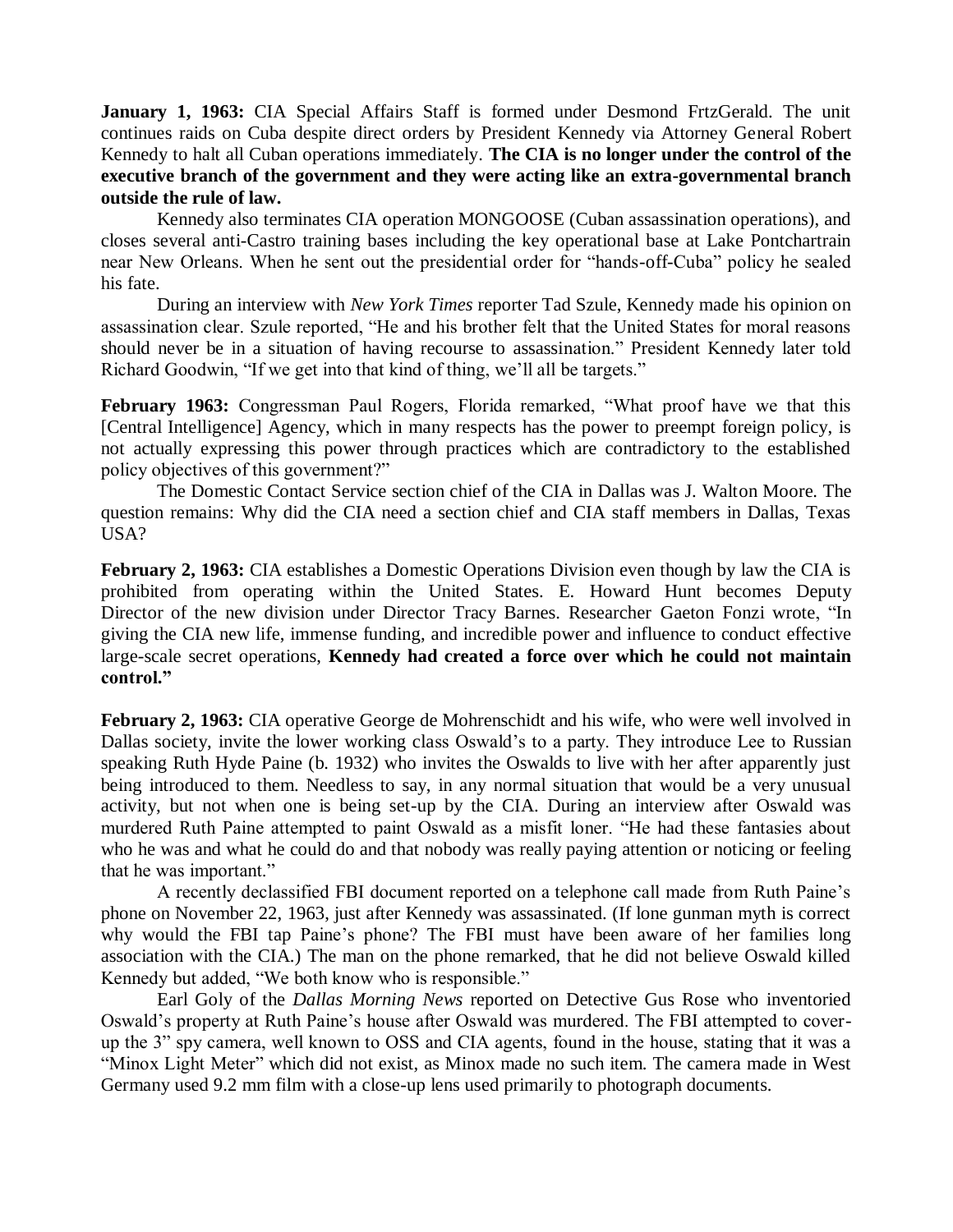Detective Rose stated, "I know a camera when I see it. The thing we got out at Irving out of Oswald's sea bag was a Minox camera. **No question about it. [The FBI] tried to get me to change the records because it wasn't a light meter."** It was later discovered that the camera was owned by Ruth Paine, had fake I.D. registration numbers on it, and therefore could not be traced to any purchase, and could have been placed in Oswald's bag by anyone in the household. Ruth Paine was never interviewed by the House Select Committee on Assassinations or ever put under oath during the investigation.

Later investigations have shown that the Paine family had long and direct connections to CIA Director Allan Dulles. Ruth Paine's father William Avery Hyde worked for the U.S. Agency for International Development (AID), a cover organization for CIA operations; the same organization Michael Paine's brother was working for at the time of the Kennedy assassination. Ruth's sister Sylvia Hyde Hoke was a staff psychologist for the CIA working out of Falls Church, Virginia.



Ruth Hyde Paine's House at 2115 West 5<sup>th</sup> Street, Irving, Texas On November 3, 2013 the house became the Ruth Paine House Museum.

Not long after Kennedy was murdered CIA operative George de Mohrenschidt received \$200,000 deposited into his Haitian bank account. Mohrenschidt was still working for the CIA on a coup in Haiti. The CIA had simply moved on to their next leadership target!

**Speculation:** Beyond the possible planting of the spy camera found in Oswald's kit-bag it is speculated that Ruth Paine may have been responsible for ordering the Italian  $6.5 \times 52$ mm Mannlicher–Carcano rifle using the fake identification of "Alex James Hidell" and perhaps planting the same ID card preparing to use Oswald as a patsy.

**March 12, 1963:** An order for a rifle with a mounted scope is sent to *Klein's Sporting Goods* in Chicago from someone using the name "A. Hidell" to be delivered to a P.O. Box that was reportedly rented by Oswald. "A. Hidell" is a name used by local CIA agents including Lee Harvey Oswald. **It cannot be proven that Oswald actually ordered the weapon.** 

**The question is:** Why would Oswald order a rifle that could be easily traced to him or another CIA operative when he could have simply walked into any sporting goods store in Texas and purchase a rifle with cash and it could never be traced to anyone? And why purchase such a poor quality weapon when he was well acquainted with the American M-1, even though he was such a poor marksman? If anything, this weapon purchase screams set-up.